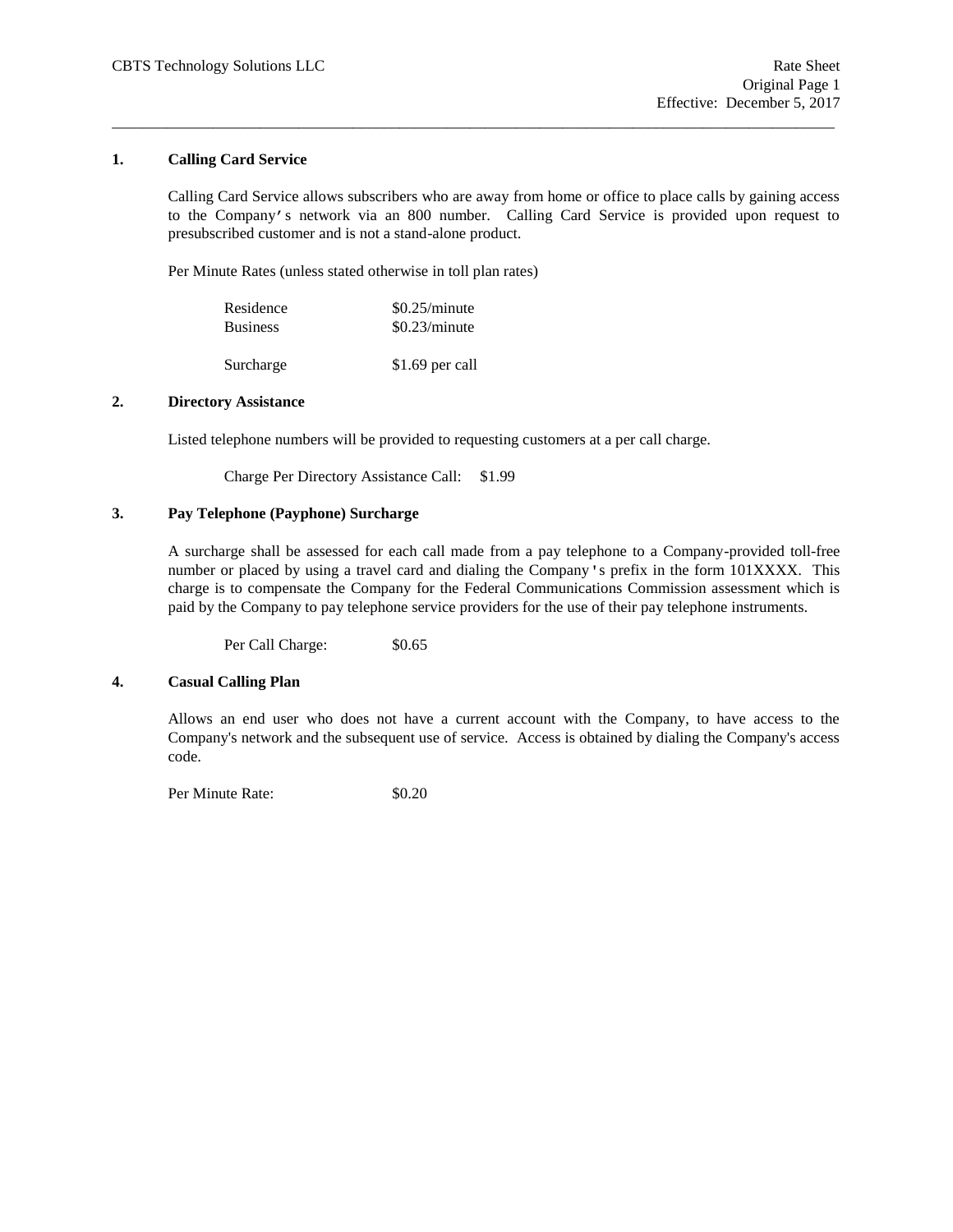### **5. Toll Free (i.e., 800/888) Service Rates**

Toll Free Service is inbound telecommunications service which permits calls to be completed to the customer's location without charge to the calling party. Access to the service is gained by dialing a tendigit telephone number which terminates at the customer's location. Toll Free Services originate via normal shared use facilities and are terminated via the customers' local exchange service access line.

\_\_\_\_\_\_\_\_\_\_\_\_\_\_\_\_\_\_\_\_\_\_\_\_\_\_\_\_\_\_\_\_\_\_\_\_\_\_\_\_\_\_\_\_\_\_\_\_\_\_\_\_\_\_\_\_\_\_\_\_\_\_\_\_\_\_\_\_\_\_\_\_\_\_\_\_\_\_\_\_\_\_\_\_\_\_\_\_\_\_\_\_\_

The Company will accept a prospective Toll Free Service at customer's request for up to ten (10) toll free telephone numbers and will reserve such numbers on a first-come first-served basis. All request for Toll Free Service number reservations must be written, dated and signed by the customer. The Company does not guarantee the availability of numbers until assigned. The requested Toll Free Service telephone numbers, if available, will be reserved for and furnished to the customer.

If a customer who has received a Toll Free Service number does not subscribe to Toll Free Service within thirty (30) days, the Company reserves the right to re-assign the number to another customer.

| <b>Monthly Service Charge</b> | \$7.50                                                           |
|-------------------------------|------------------------------------------------------------------|
| Time of Day Routing Service:  | \$100.00 per setup, change or removal                            |
| Area Code blocking:           | \$100.00 per setup, change or removal                            |
| 800 Directory Service:        | Monthly Service Charge $-$ \$13.69<br>Initial Charge $-$ \$15.00 |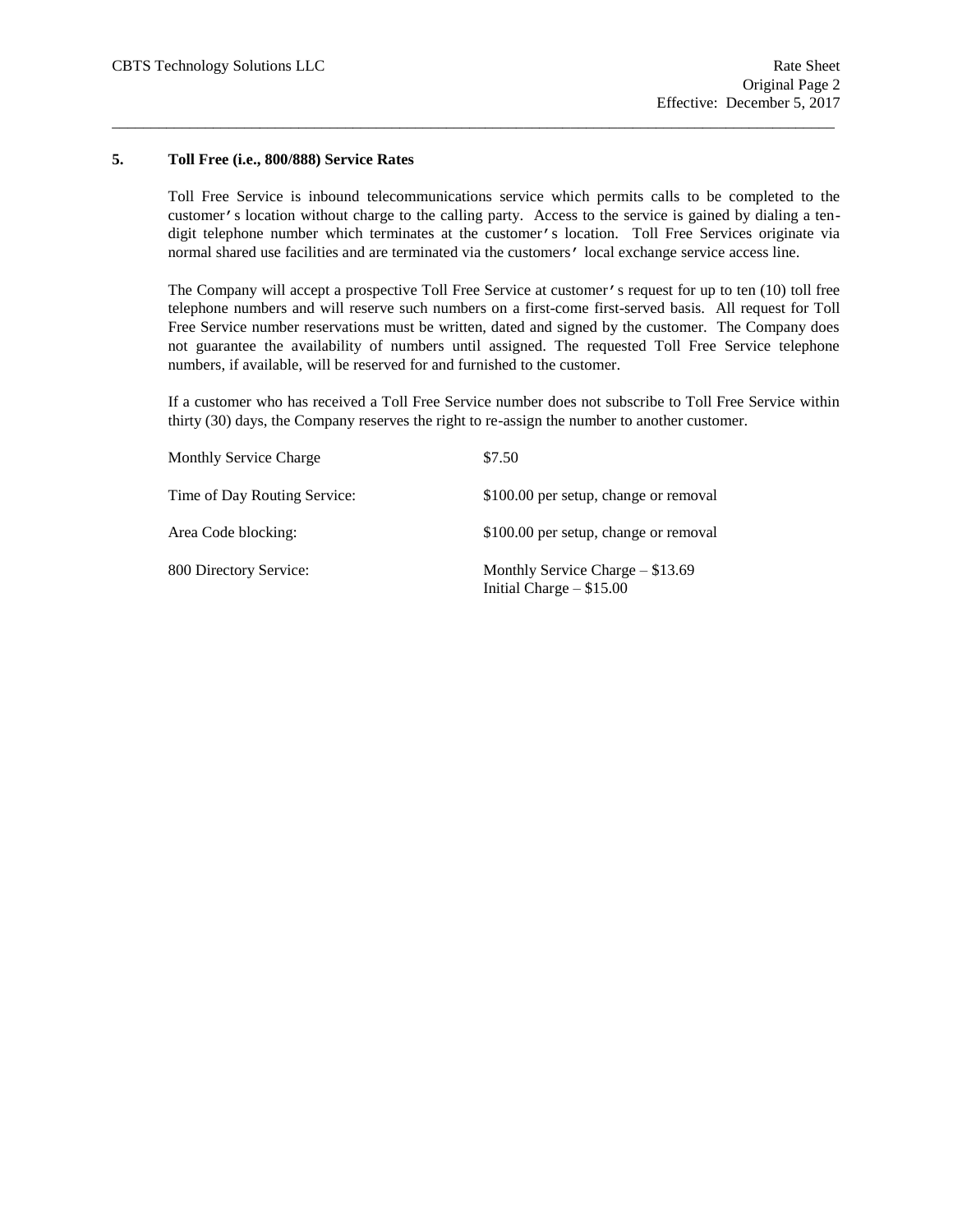### **6. Operator Services**

Operator services are available to Consumers from any Customer location. Operator Services allows the Consumer to place a call from a Customer location and arrange for billing other than to the originating telephone number. Calls are rounded up to the next whole minute for billing purposes and are billed to the Consumer through the monthly bill of the Consumer's local exchange carrier.

\_\_\_\_\_\_\_\_\_\_\_\_\_\_\_\_\_\_\_\_\_\_\_\_\_\_\_\_\_\_\_\_\_\_\_\_\_\_\_\_\_\_\_\_\_\_\_\_\_\_\_\_\_\_\_\_\_\_\_\_\_\_\_\_\_\_\_\_\_\_\_\_\_\_\_\_\_\_\_\_\_\_\_\_\_\_\_\_\_\_\_\_\_

The following billing arrangements are available to Consumers through the Company's Operator Services:

### a) Customer Dialed Calling/Credit Card

This is a service whereby the end user dials all of the digits necessary to route and bill the call without any operator assistance. Such calls may be billed either to a telephone company issued calling card or a commercial credit card.

### b) Operator Station

This is a service whereby the caller places a non-person-to-person call with the assistance of an operator (live or automated). When placing an operator station call, the caller is connected to a non-specified individual at the terminating end. Such calls may be billed to a calling card, credit card, the called number (collect) or a valid third party telephone number.

### c) Person-to-Person

This is a service whereby the person originating the call specifies to CBTS Technology Solutions LLC's operator a particular person to be reached, or a particular person, station, room number, department, or office to be reached through a PBX attendant. Person-to-person calls may be billed to a calling card, credit card, the called number (collect) or a valid third party telephone number.

Per Minute Rate

\$0.99/minute

Operator Assisted Surcharges:

| \$4.99  |
|---------|
| \$7.50  |
| \$7.50  |
| \$9.99  |
| \$12.50 |
|         |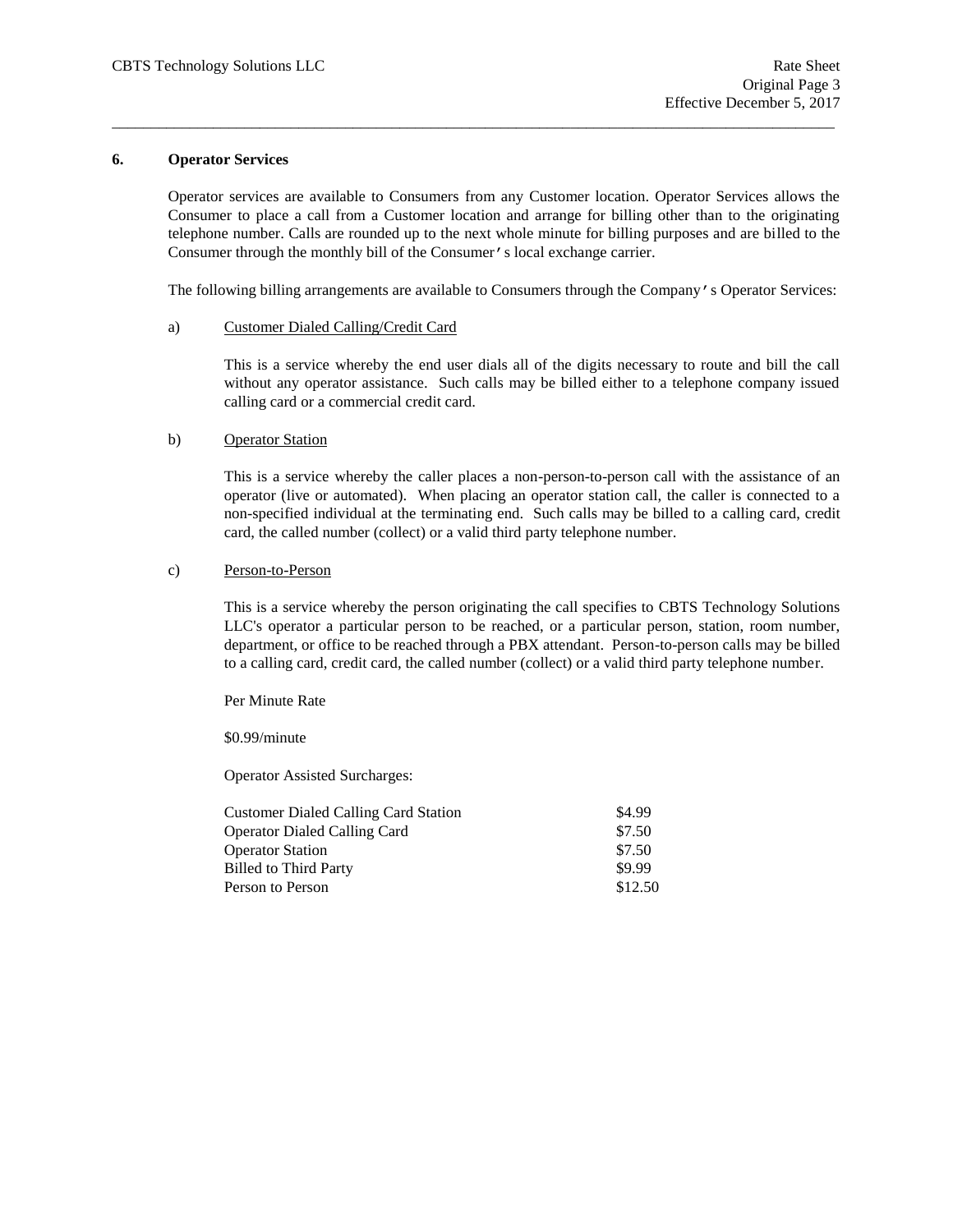# **Name on bills: CBTS Technology Solutions LLC Name on provisioning documents: CBTS Technology Solutions /Product**

### **7. Residential Toll Plans**

7.1 AnyTime 500 (Product 64)

For a monthly service fee, customers subscribing to this plan will receive 500 minutes of outbound domestic long distance each month. A per minute rate will apply after the initial 500 minutes. Plan includes a calling card. 8XX Service is available for a monthly fee. Call detail will be provided on monthly bills only when plan minutes are exceeded or upon customer's request.

|                                                                          | <b>Rates Per Minute</b> |
|--------------------------------------------------------------------------|-------------------------|
| $1+$ Outbound                                                            | \$0.06                  |
| 8XX Inbound                                                              | \$0.06                  |
| Monthly Service Fee: \$25.00                                             |                         |
| Outbound rate applies after the first 500 domestic direct dialed minutes |                         |

\_\_\_\_\_\_\_\_\_\_\_\_\_\_\_\_\_\_\_\_\_\_\_\_\_\_\_\_\_\_\_\_\_\_\_\_\_\_\_\_\_\_\_\_\_\_\_\_\_\_\_\_\_\_\_\_\_\_\_\_\_\_\_\_\_\_\_\_\_\_\_\_\_\_\_\_\_\_\_\_\_\_\_\_\_\_\_\_\_\_\_\_\_

### 7.2 AnyTime 750 (Product 189)

For a monthly service fee, customers subscribing to this plan will receive 750 minutes of outbound domestic long distance each month. A per minute rate will apply after the initial 750 minutes. Plan includes a calling card. 8XX service is available for a monthly fee. Call detail will be provided on monthly bills only when plan minutes are exceeded or upon customer's request.

|                                                                          | <b>Rates Per Minute</b> |
|--------------------------------------------------------------------------|-------------------------|
| $1+$ Outbound/8XX Inbound                                                | \$0.06                  |
| 8XX Inbound                                                              | \$0.06                  |
| Monthly Service Fee: \$35.00                                             |                         |
| Outbound rate applies after the first 750 domestic direct dialed minutes |                         |

# 7.3 AnyTime 1000 (Product 198)

For a monthly service fee, customers subscribing to this plan will receive 1000 minutes of outbound domestic long distance each month. A per minute rate will apply after the initial 1000 minutes. Plan includes a calling card. 8XX service is available for a monthly fee. Call detail will be provided on monthly bills only when plan minutes are exceeded or upon customer's request.

|                                                                           | Rates Per Minute |
|---------------------------------------------------------------------------|------------------|
| $1+$ Outbound                                                             | \$0.06           |
| 8XX Inbound                                                               | \$0.06           |
| Monthly Service Fee: \$45.00                                              |                  |
| Outbound rate applies after the first 1000 domestic direct dialed minutes |                  |

7.4 Basic II (Product 368)

There is a monthly, minimum usage charge associated with this plan. Calls that will be applied to the minimum usage include inbound and outbound toll calls, calling card calls; collect calls, and operator-assisted calls. Plan includes a calling card.

|                                      | Rates Per minute |
|--------------------------------------|------------------|
| 1+ Outbound                          | \$0.15           |
| 8XX Inbound                          | \$0.15           |
| Monthly minimum usage charge: \$7.95 |                  |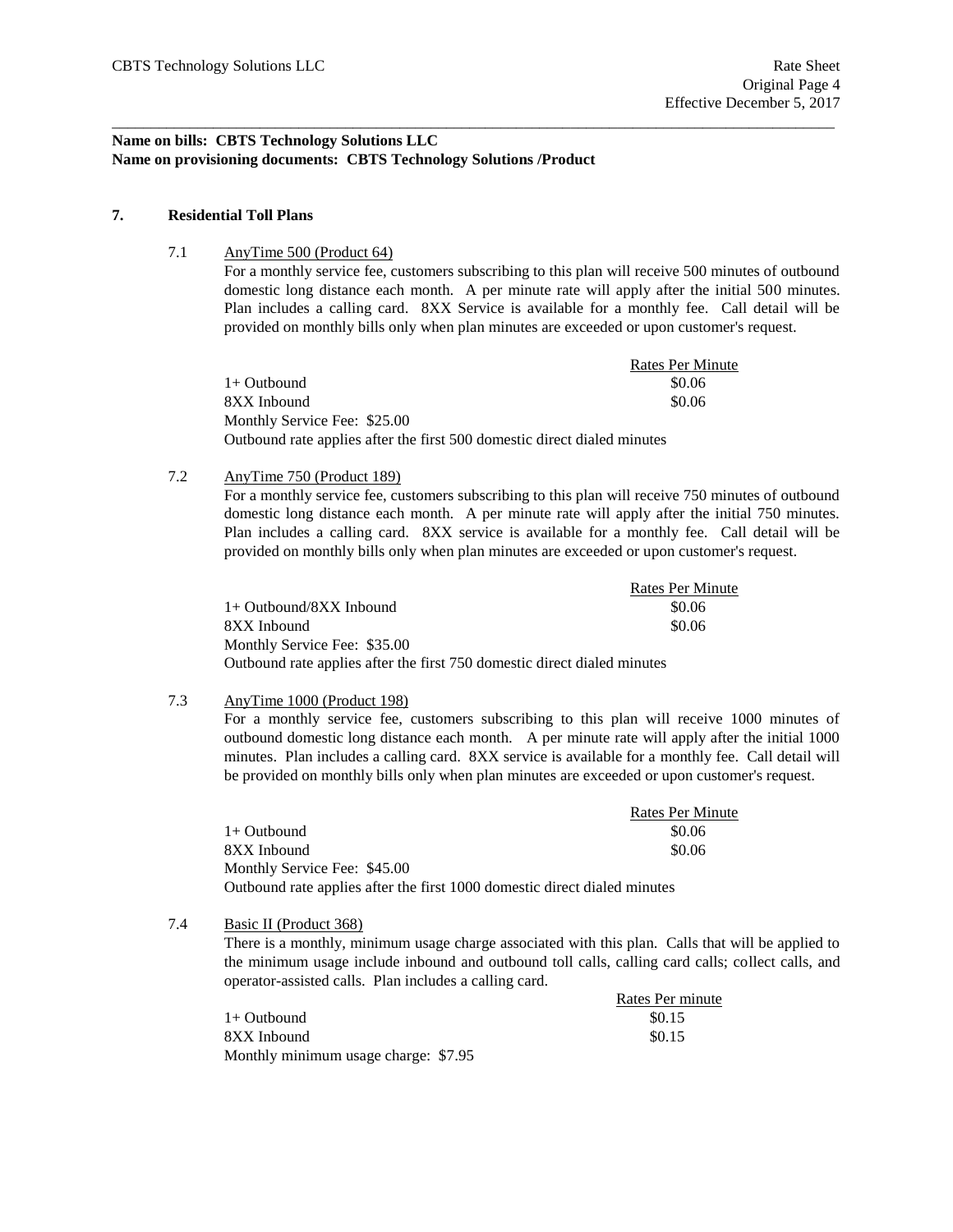### **7. Residential Toll Plans (continued)**

## 7.5 AnyTime 150 (Product 591)

For a monthly service fee, customers subscribing to this plan will receive 150 minutes of outbound domestic long distance each month. A per minute rate will apply after the initial 150 minutes. Plan includes one inbound 8XX number and a calling card. Call detail will be provided on monthly bills only when plan minutes are exceeded or upon customer's request.

|                                                                          | Rates Per minute |
|--------------------------------------------------------------------------|------------------|
| $1+$ Outbound                                                            | \$0.07           |
| 8XX Inbound                                                              | \$0.07           |
| Monthly Service Fee: \$13.00                                             |                  |
| Outbound rate applies after the first 100 domestic direct dialed minutes |                  |

\_\_\_\_\_\_\_\_\_\_\_\_\_\_\_\_\_\_\_\_\_\_\_\_\_\_\_\_\_\_\_\_\_\_\_\_\_\_\_\_\_\_\_\_\_\_\_\_\_\_\_\_\_\_\_\_\_\_\_\_\_\_\_\_\_\_\_\_\_\_\_\_\_\_\_\_\_\_\_\_\_\_\_\_\_\_\_\_\_\_\_\_\_

### 7.6 AnyTime 375 (Product 951)

For a monthly service fee, customers subscribing to this plan will receive 375 minutes of outbound domestic long distance each month. A per minute rate will apply after the initial 375 minutes. Plan includes one inbound 8XX number and a calling card. Call detail will be provided on monthly bills only when plan minutes are exceeded or upon customer's request. Call detail will be provided on monthly bills only when plan minutes are exceeded or upon customer's request.

|                                                                          | Rates Per minute |
|--------------------------------------------------------------------------|------------------|
| 1+ Outbound                                                              | \$0.07           |
| 8XX Inbound                                                              | \$0.07           |
| Monthly Service Fee: \$18.00                                             |                  |
| Outbound rate applies after the first 375 domestic direct dialed minutes |                  |

# **8. Business Toll Plans**

8.1 AnyTime 500 (Product 391)

For a monthly service fee, customers subscribing to this plan will receive 500 minutes of outbound domestic long distance each month. A per minute rate will apply after the initial 500 minutes. Plan includes one inbound 8XX number and a calling card. Call detail will be provided on monthly bills only when plan minutes are exceeded or upon customer's request. Call detail will be provided on monthly bills only when plan minutes are exceeded or upon customer's request.

|                                                                          | <b>Rates Per Minute</b> |
|--------------------------------------------------------------------------|-------------------------|
| 1+ Outbound                                                              | \$0.06                  |
| 8XX Inbound                                                              | \$0.06                  |
| Monthly Service Fee: \$25.00                                             |                         |
| Outbound rate applies after the first 500 domestic direct dialed minutes |                         |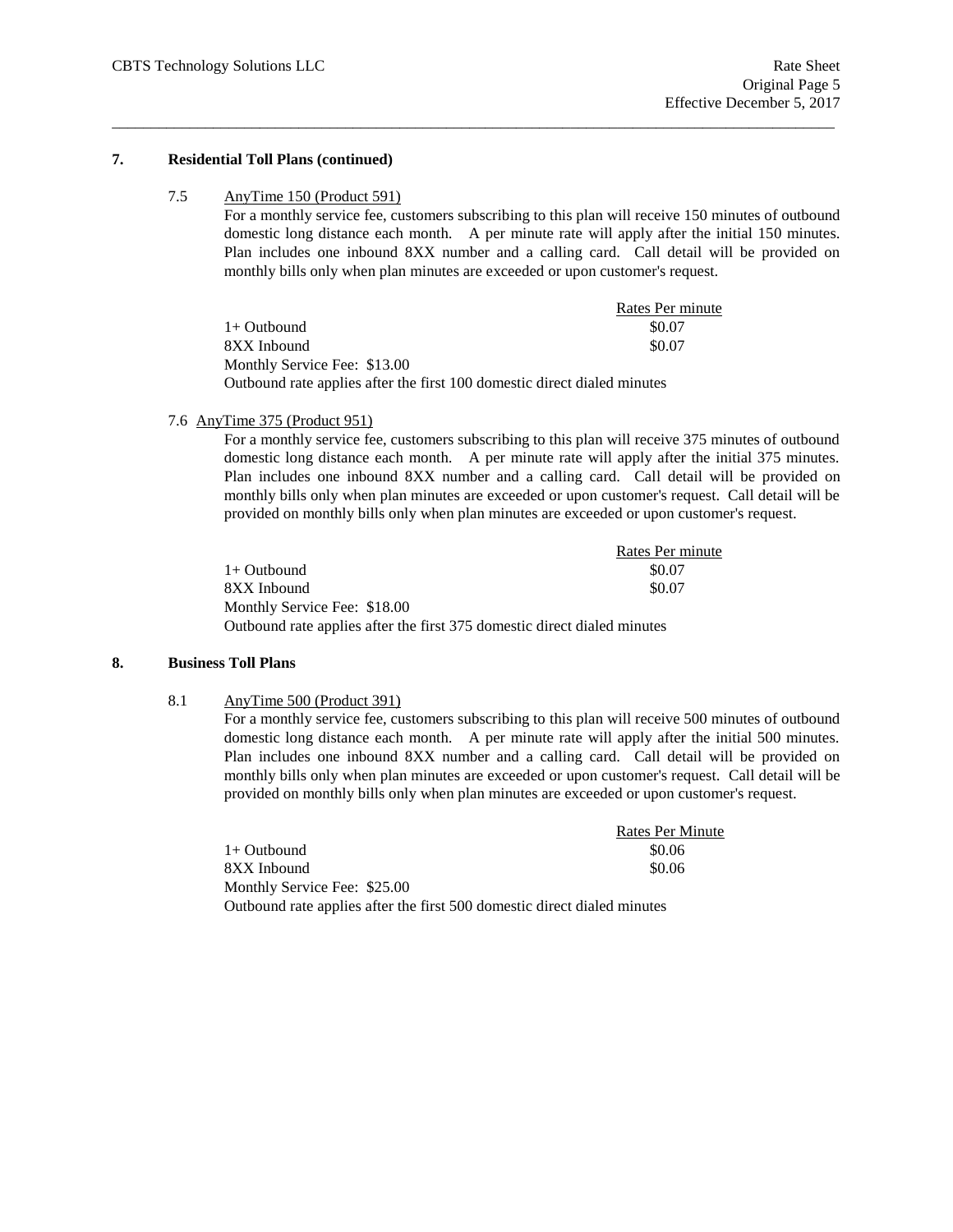### **8. Business Toll Plans (continued)**

## 8.2 AnyTime 750 (Product 393)

For a monthly service fee, customers subscribing to this plan will receive 750 minutes of outbound domestic long distance each month. A per minute rate will apply after the initial 750 minutes. Plan includes a calling card. 8XX service is available for a monthly fee. Call detail will be provided on monthly bills only when plan minutes are exceeded or upon customer's request.

|                                                                          | Rates Per Minute |
|--------------------------------------------------------------------------|------------------|
| 1+ Outbound                                                              | \$0.06           |
| 8XX Inbound                                                              | \$0.06           |
| Monthly Service Fee: \$35.00                                             |                  |
| Outbound rate applies after the first 750 domestic direct dialed minutes |                  |

\_\_\_\_\_\_\_\_\_\_\_\_\_\_\_\_\_\_\_\_\_\_\_\_\_\_\_\_\_\_\_\_\_\_\_\_\_\_\_\_\_\_\_\_\_\_\_\_\_\_\_\_\_\_\_\_\_\_\_\_\_\_\_\_\_\_\_\_\_\_\_\_\_\_\_\_\_\_\_\_\_\_\_\_\_\_\_\_\_\_\_\_\_

## 8.3 AnyTime 1000 (Product 395)

For a monthly service fee, customers subscribing to this plan will receive 1000 minutes of outbound domestic long distance each month. A per minute rate will apply after the initial 1000 minutes. Plan includes a calling card. 8XX service is available for a monthly fee. Call detail will be provided on monthly bills only when plan minutes are exceeded or upon customer's request.

|                                                                           | <b>Rates Per Minute</b> |
|---------------------------------------------------------------------------|-------------------------|
| 1+ Outbound                                                               | \$0.06                  |
| 8XX Inbound                                                               | \$0.06                  |
| Monthly Service Fee: \$45.00                                              |                         |
| Outbound rate applies after the first 1000 domestic direct dialed minutes |                         |

### 8.4 Business Basic II (Product 358) – Business

There is a monthly, minimum usage charge associated with this plan. Calls that will be applied to the minimum usage include inbound and outbound toll calls, calling card calls; collect calls, and operator-assisted calls. Plan includes a calling card.

|                                      | Rates Per minute |
|--------------------------------------|------------------|
| $1+$ Outbound                        | \$0.10           |
| 8XX Inbound                          | \$0.15           |
| Monthly minimum usage charge: \$7.95 |                  |

# 8.5 AnyTime 100 (Product 593)

For a monthly service fee, customers subscribing to this plan will receive 100 minutes of outbound domestic long distance each month. A per minute rate will apply after the initial 100 minutes. Plan includes a calling card. 8XX service is available for a monthly fee. Call detail will be provided on monthly bills only when plan minutes are exceeded or upon customer's request.

|                                                                           | Rates Per minute |
|---------------------------------------------------------------------------|------------------|
| 1+ Outbound                                                               | \$0.07           |
| 8XX Inbound                                                               | \$0.07           |
| Monthly Service Fee: \$13.00                                              |                  |
| Outbound rate applies after the first 5000 domestic direct dialed minutes |                  |